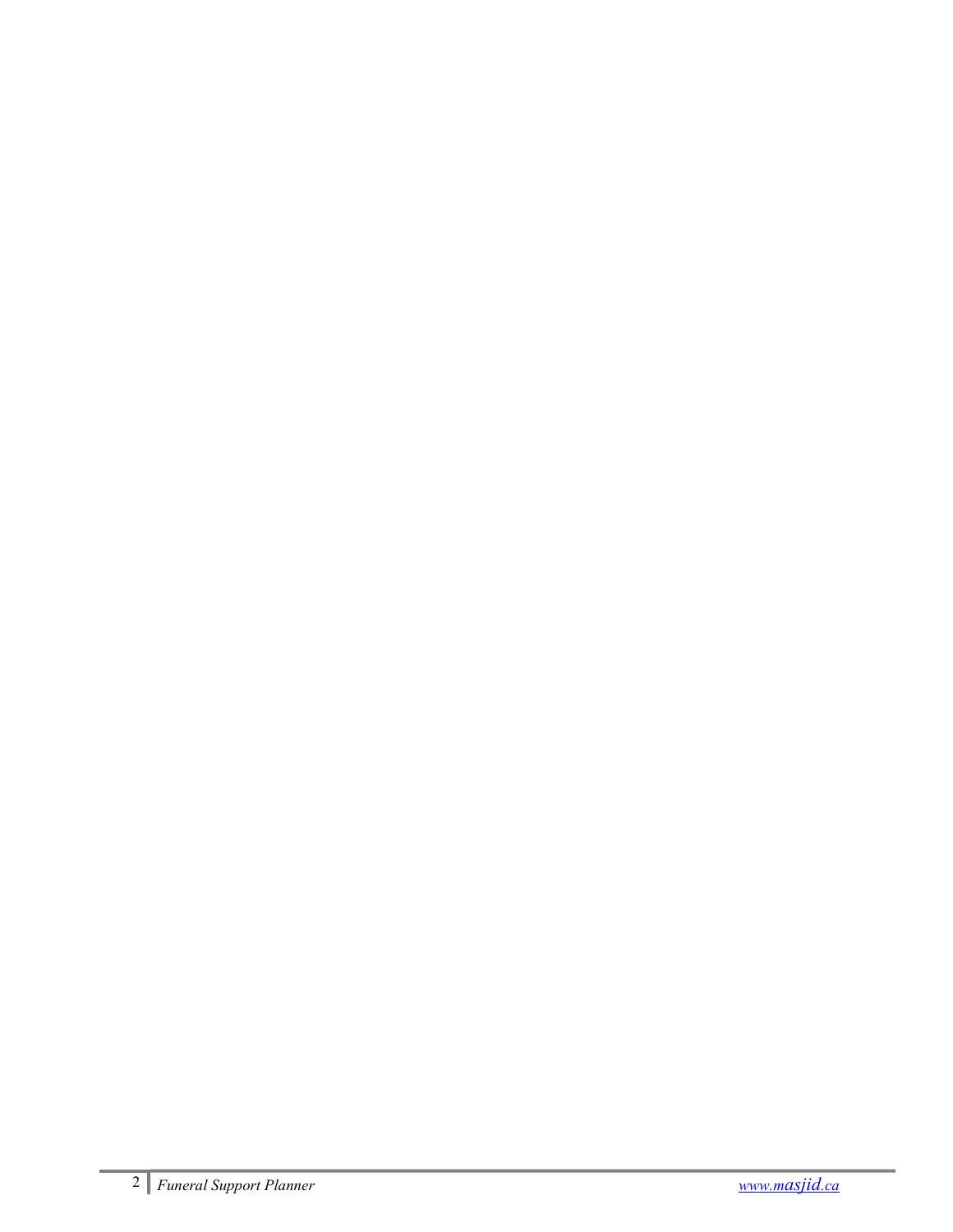# PERSONAL INFORMATION

| $\text{Telephone No. (Bus.)}:$ |
|--------------------------------|
|                                |
|                                |
|                                |
|                                |
|                                |
|                                |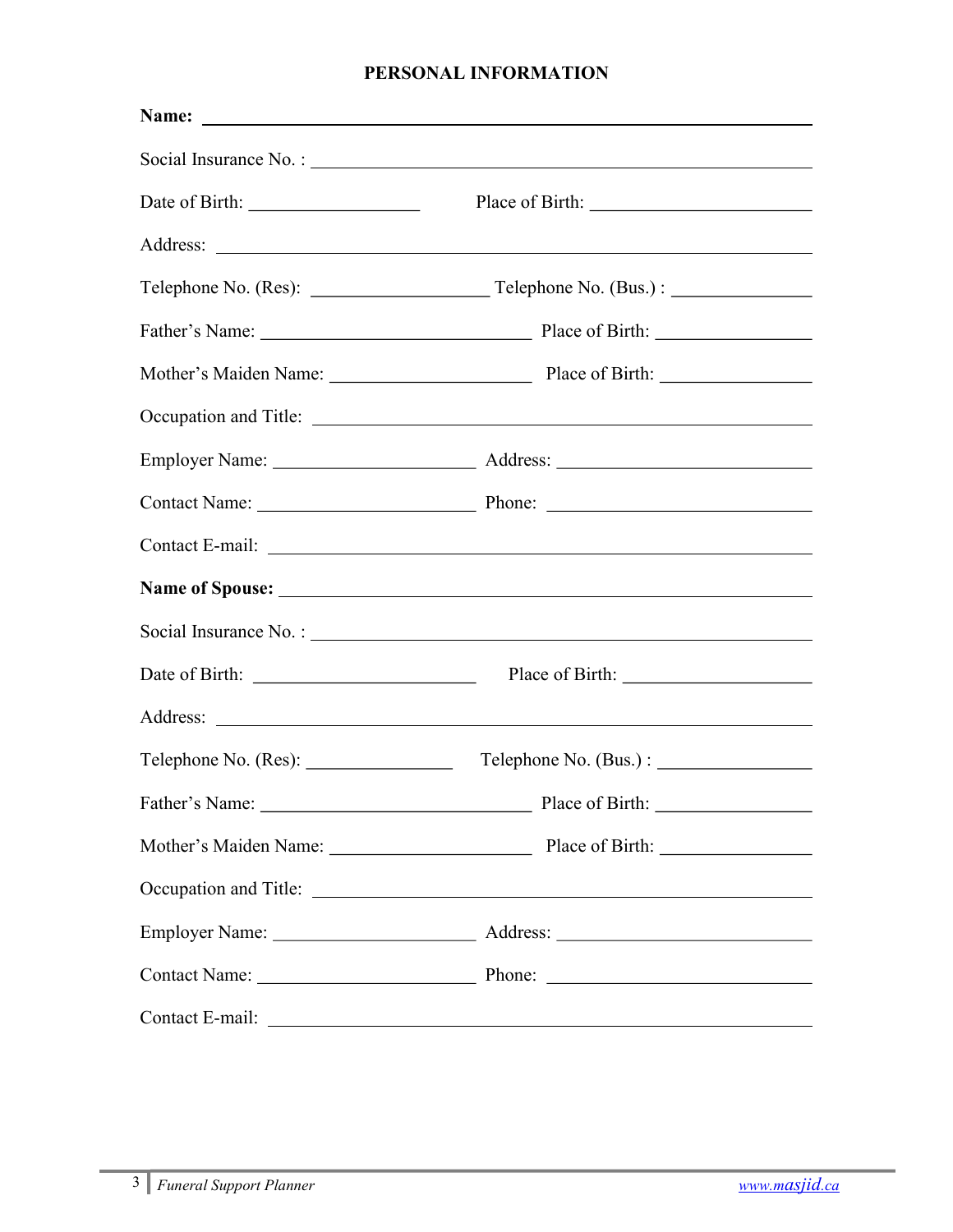# CHILDREN AND RELATIVES

| <b>CHILDREN</b>                                                                                                                                                                                                                                                                                                                                                                                |                                                           |
|------------------------------------------------------------------------------------------------------------------------------------------------------------------------------------------------------------------------------------------------------------------------------------------------------------------------------------------------------------------------------------------------|-----------------------------------------------------------|
|                                                                                                                                                                                                                                                                                                                                                                                                |                                                           |
|                                                                                                                                                                                                                                                                                                                                                                                                | Address and Phone No.:                                    |
|                                                                                                                                                                                                                                                                                                                                                                                                |                                                           |
|                                                                                                                                                                                                                                                                                                                                                                                                | Address and Phone No. :                                   |
|                                                                                                                                                                                                                                                                                                                                                                                                |                                                           |
|                                                                                                                                                                                                                                                                                                                                                                                                | Address and Phone No.:                                    |
|                                                                                                                                                                                                                                                                                                                                                                                                |                                                           |
|                                                                                                                                                                                                                                                                                                                                                                                                | Address and Phone No.:                                    |
|                                                                                                                                                                                                                                                                                                                                                                                                |                                                           |
|                                                                                                                                                                                                                                                                                                                                                                                                | Address and Phone No.: 2008.                              |
|                                                                                                                                                                                                                                                                                                                                                                                                |                                                           |
|                                                                                                                                                                                                                                                                                                                                                                                                | Address and Phone No.:                                    |
| <b>RELATIVES</b>                                                                                                                                                                                                                                                                                                                                                                               |                                                           |
| Name: $\frac{1}{\sqrt{1-\frac{1}{2}}}\left\{ \frac{1}{2} + \frac{1}{2} \frac{1}{2} + \frac{1}{2} \frac{1}{2} + \frac{1}{2} \frac{1}{2} + \frac{1}{2} \frac{1}{2} + \frac{1}{2} \frac{1}{2} + \frac{1}{2} \frac{1}{2} + \frac{1}{2} \frac{1}{2} + \frac{1}{2} \frac{1}{2} + \frac{1}{2} \frac{1}{2} + \frac{1}{2} \frac{1}{2} + \frac{1}{2} \frac{1}{2} + \frac{1}{2} \frac{1}{2} + \frac{1}{2$ |                                                           |
|                                                                                                                                                                                                                                                                                                                                                                                                | Address and Phone No.:                                    |
| Name: $\frac{1}{\sqrt{1-\frac{1}{2}} \cdot \frac{1}{2}}$                                                                                                                                                                                                                                                                                                                                       |                                                           |
|                                                                                                                                                                                                                                                                                                                                                                                                | Address and Phone No.:                                    |
| Name: $\frac{1}{\sqrt{1-\frac{1}{2}} \cdot \frac{1}{2}}$                                                                                                                                                                                                                                                                                                                                       |                                                           |
|                                                                                                                                                                                                                                                                                                                                                                                                | Address and Phone No. :                                   |
|                                                                                                                                                                                                                                                                                                                                                                                                |                                                           |
|                                                                                                                                                                                                                                                                                                                                                                                                | Address and Phone No.: 2008. Address and Phone No.: 2008. |
|                                                                                                                                                                                                                                                                                                                                                                                                |                                                           |
|                                                                                                                                                                                                                                                                                                                                                                                                | Address and Phone No.:                                    |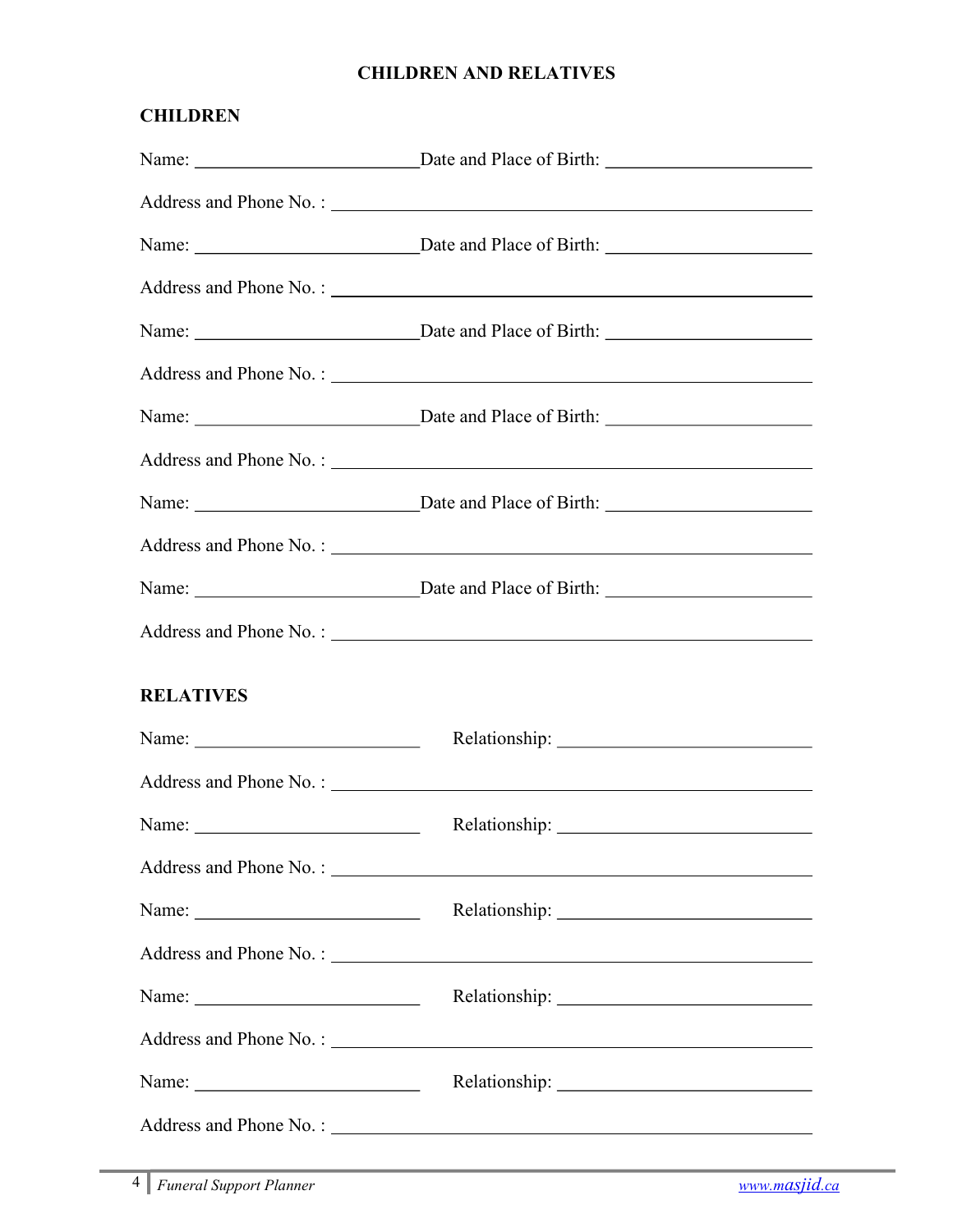## IMPORTANT MEDICAL RECORDS

# List all special medical problems such as drug allergies or other conditions. Identify if you have a heart pacemaker.

|                      |     | Registered with (Clinic or Hospital): No. 1996. The Second Second Second Second Second Second Second Second Second Second Second Second Second Second Second Second Second Second Second Second Second Second Second Second Se |
|----------------------|-----|--------------------------------------------------------------------------------------------------------------------------------------------------------------------------------------------------------------------------------|
|                      |     |                                                                                                                                                                                                                                |
| I have a pacemaker   | Yes | No                                                                                                                                                                                                                             |
| I have a living will | Yes | No                                                                                                                                                                                                                             |
|                      |     |                                                                                                                                                                                                                                |
|                      |     |                                                                                                                                                                                                                                |
|                      |     | ,我们也不会有什么。""我们的人,我们也不会有什么?""我们的人,我们也不会有什么?""我们的人,我们也不会有什么?""我们的人,我们也不会有什么?""我们的人                                                                                                                                               |
|                      |     |                                                                                                                                                                                                                                |
|                      |     |                                                                                                                                                                                                                                |
|                      |     |                                                                                                                                                                                                                                |
|                      |     |                                                                                                                                                                                                                                |
|                      |     |                                                                                                                                                                                                                                |
|                      |     |                                                                                                                                                                                                                                |
|                      |     |                                                                                                                                                                                                                                |
| My Physician: Dr.    |     |                                                                                                                                                                                                                                |
| Address:             |     |                                                                                                                                                                                                                                |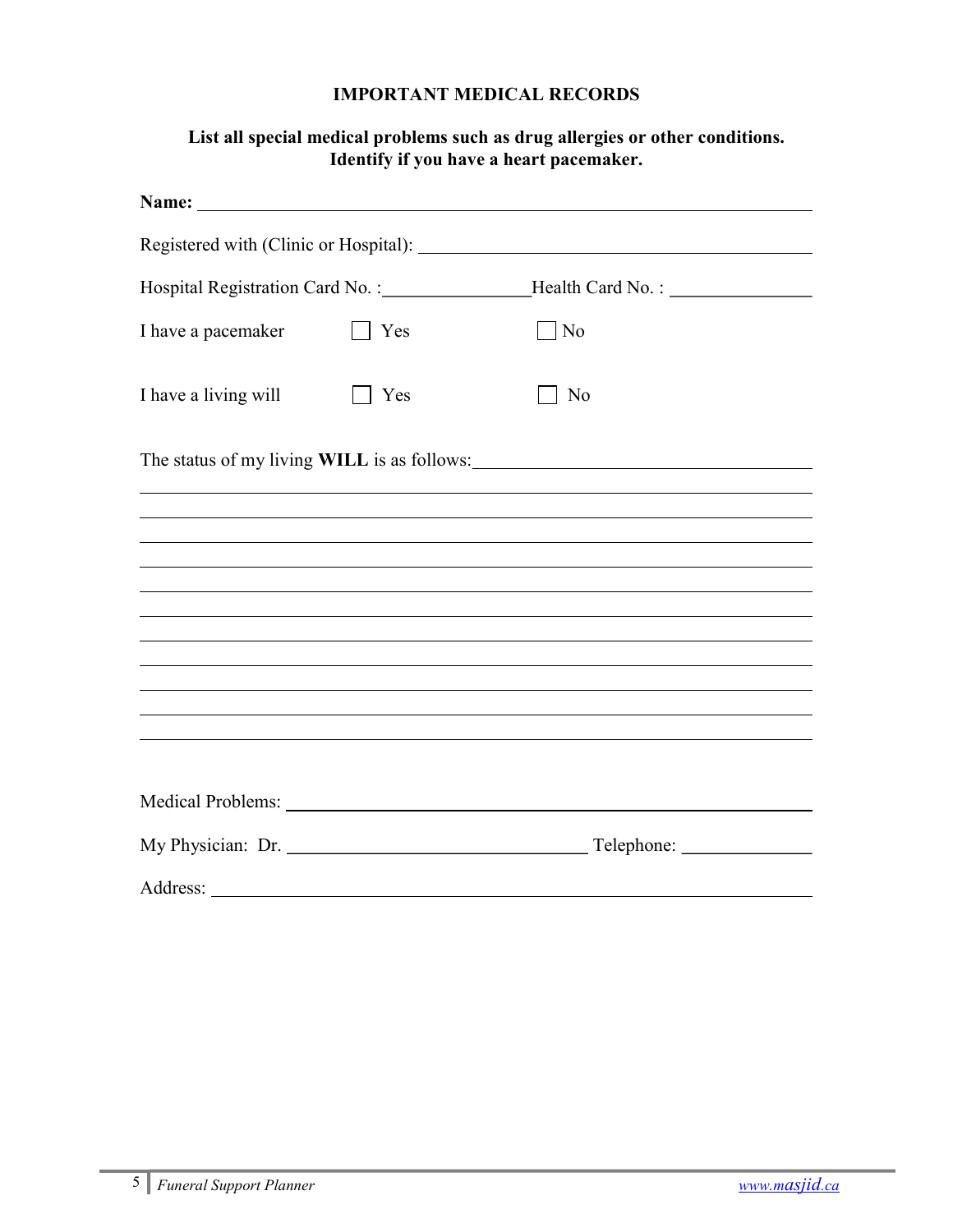| Name Spouse: <u>and the Spouse of the Spouse of the Spouse of the Spouse of the Spouse of the Spouse of the Spouse of the Spouse of the Spouse of the Spouse of the Spouse of the Spouse of the Spouse of the Spouse of the Spou</u> |     |                                                                                   |
|--------------------------------------------------------------------------------------------------------------------------------------------------------------------------------------------------------------------------------------|-----|-----------------------------------------------------------------------------------|
|                                                                                                                                                                                                                                      |     |                                                                                   |
|                                                                                                                                                                                                                                      |     | Hospital Registration Card No. : __________________Health Card No. : ____________ |
| I have a pacemaker                                                                                                                                                                                                                   | Yes | $\vert$ No                                                                        |
| I have a living will                                                                                                                                                                                                                 | Yes | N <sub>o</sub>                                                                    |
|                                                                                                                                                                                                                                      |     |                                                                                   |
|                                                                                                                                                                                                                                      |     |                                                                                   |
|                                                                                                                                                                                                                                      |     |                                                                                   |
|                                                                                                                                                                                                                                      |     |                                                                                   |
|                                                                                                                                                                                                                                      |     |                                                                                   |
|                                                                                                                                                                                                                                      |     |                                                                                   |
|                                                                                                                                                                                                                                      |     |                                                                                   |
|                                                                                                                                                                                                                                      |     |                                                                                   |
|                                                                                                                                                                                                                                      |     |                                                                                   |
|                                                                                                                                                                                                                                      |     |                                                                                   |
|                                                                                                                                                                                                                                      |     |                                                                                   |
| My Physician: Dr.                                                                                                                                                                                                                    |     |                                                                                   |
|                                                                                                                                                                                                                                      |     |                                                                                   |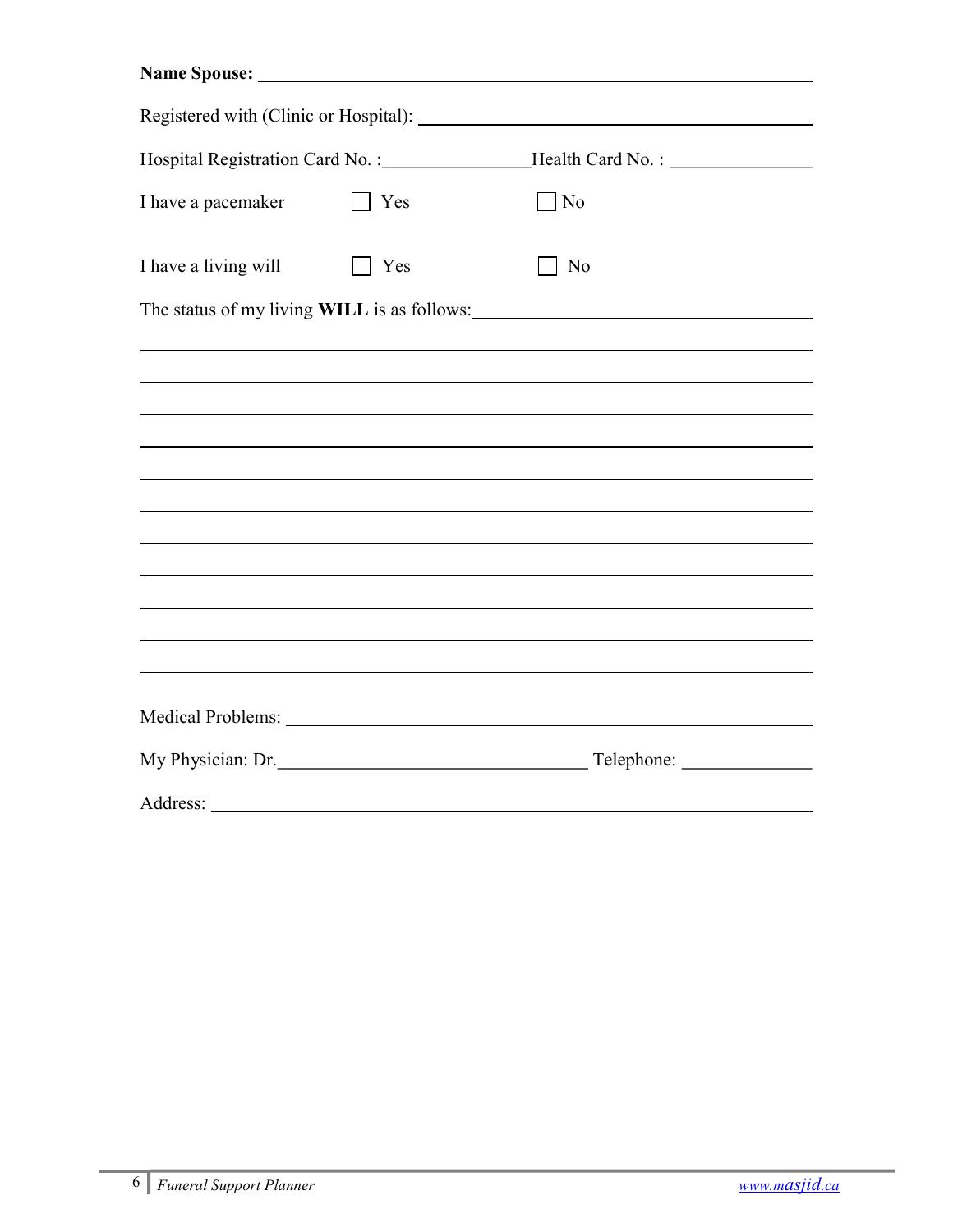# ORGANIZATION AFFILIATIONS

| Death Benefits Payable: Nes   | $\vert$   No                                      |
|-------------------------------|---------------------------------------------------|
|                               |                                                   |
|                               |                                                   |
|                               |                                                   |
| Death Benefits Payable: Yes   | $\vert$   No                                      |
|                               | Name of Organization: Name of Organization:       |
|                               |                                                   |
|                               |                                                   |
| Death Benefits Payable: Yes   | $\vert$   No                                      |
|                               | Name of Organization: <u>Name of Organization</u> |
|                               |                                                   |
|                               |                                                   |
| Death Benefits Payable: U Yes | No                                                |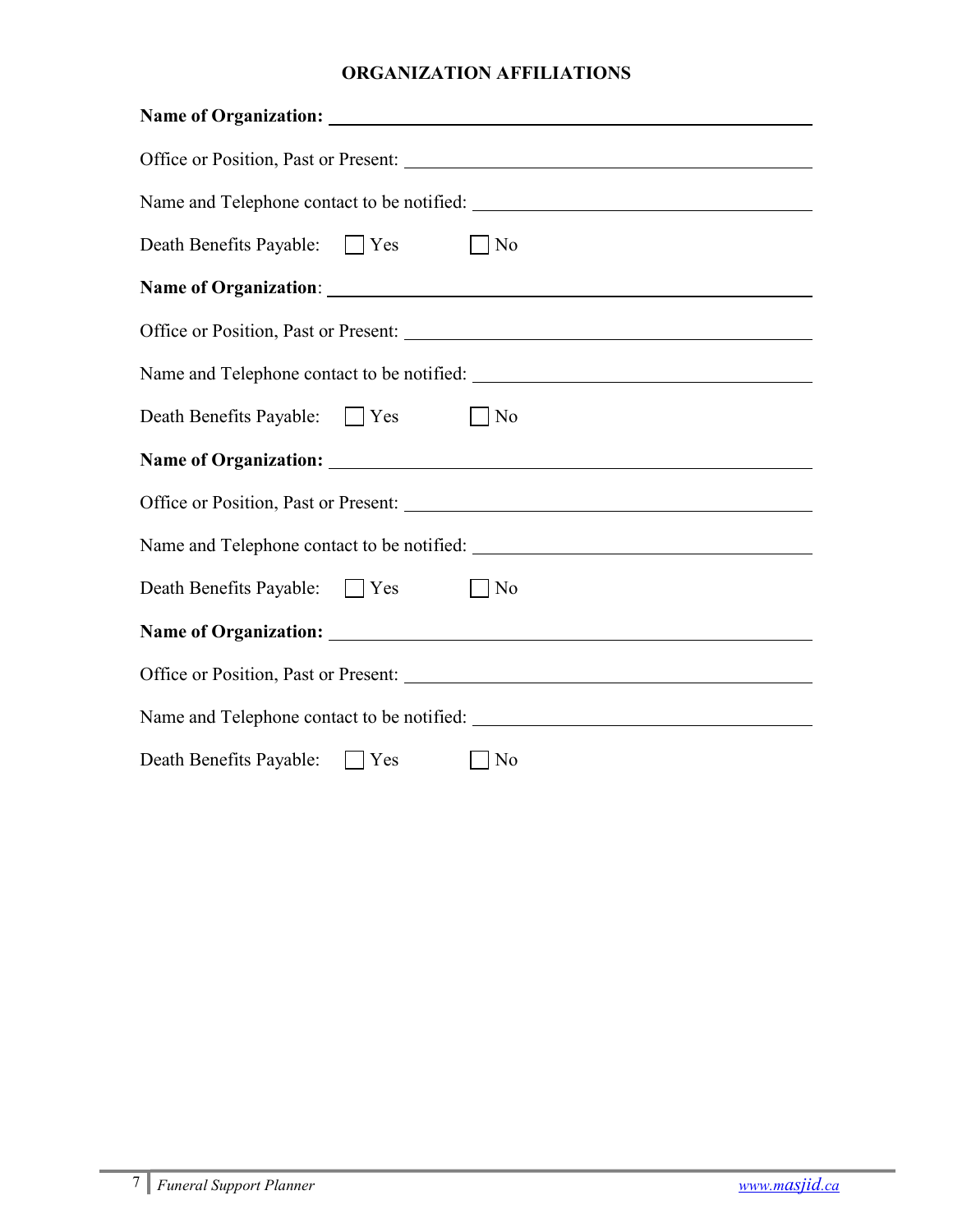#### LOCATION OF IMPORTANT PAPERS Indicate in the blocks the location of the various important papers by inserting the following letters:

(H) Home (D) Safety Deposit Box (W) Work (O) Other (Specify)

- $\Box$  Will
- Deed to Home
- Legal Proof of Age or Birth Certificate
- Bill of Sale on, or Title to, Automobile
- **Marriage License**
- □ Certificate of Ownership of Cemetery Lot
- Life Insurance Policies
- **Certificate of Funeral arrangements**
- $\Box$  Accident & Health Insurance Policies
- Tax Returns, Cancelled Cheques and Receipts
- **Property Damage Insurance**
- $\Box$  Citizenship papers, if naturalized
- Stock Certificates, Bonds, etc.
- **Military Discharge Papers**
- **Copy of Mortgage or Lease**
- Other Important Documents or Valuables

 $\overline{\phantom{a}}$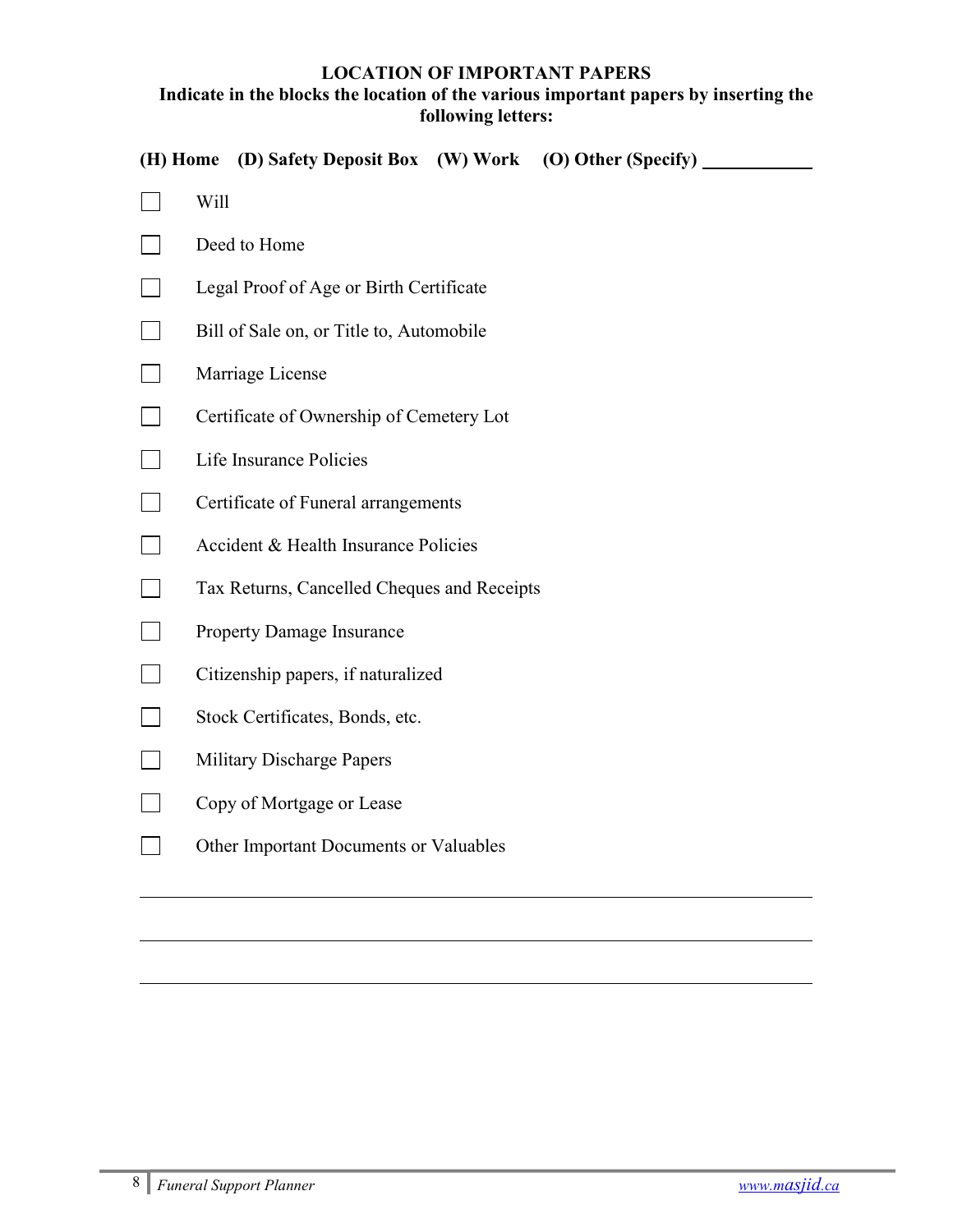## DEPOSIT ACCOUNT(S) With Banks or Trust Companies

| Location of Deposit Books, Cheque Books and Statements: Matematical Analysis Andrews Matematical Analysis Analysis |
|--------------------------------------------------------------------------------------------------------------------|
| Type and Number of Account (Chequing, Savings, etc.): __________________________                                   |
|                                                                                                                    |
| Location of Deposit Books, Cheque Books and Statements: Matematical Accords 2014                                   |
| Type and Number of Account (Chequing, Savings, etc.): __________________________                                   |
|                                                                                                                    |
| Location of Deposit Books, Cheque Books and Statements: ________________________                                   |
| Type and Number of Account (Chequing, Savings, etc.): __________________________                                   |
|                                                                                                                    |
| Location of Deposit Books, Cheque Books and Statements: ________________________                                   |
| Type and Number of Account (Chequing, Savings, etc.): __________________________                                   |

# SAFETY DEPOSIT BOXES

Located At:

Names and Address of Person Familiar with Location of Keys to the Safety Deposit Box: l

# Located At:

 $\overline{\phantom{a}}$ 

Names and Address of Person Familiar with Location of Keys to the Safety Deposit Box: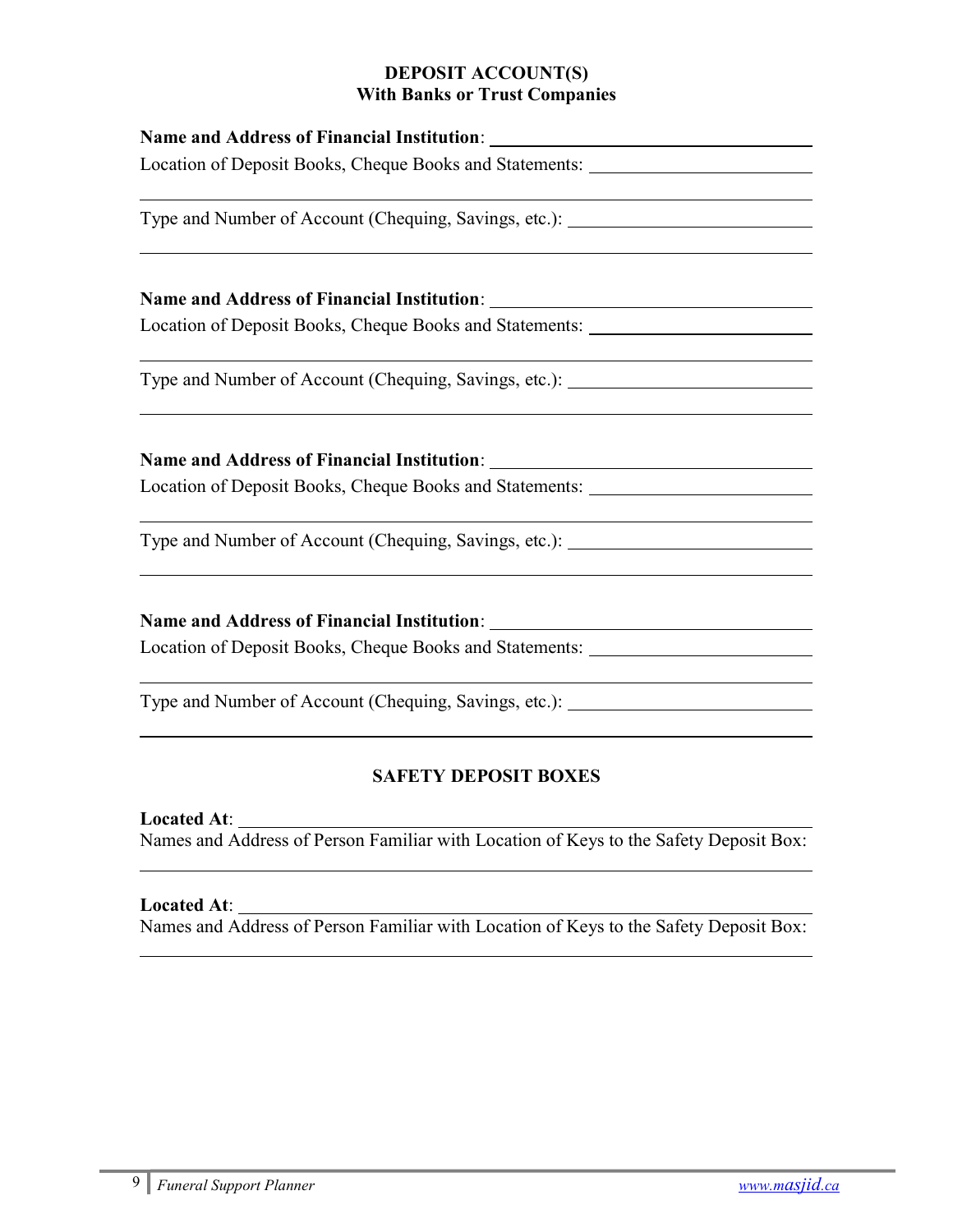# CREDIT CARDS

| Name & Number of Credit Card:                                                      |
|------------------------------------------------------------------------------------|
| Name & Number of Credit Card:                                                      |
| Name & Number of Credit Card:                                                      |
| Name & Number of Credit Card:                                                      |
|                                                                                    |
| <b>INVESTMENTS INFORMATION</b><br>Stocks, Bonds, GIC's, Mutual Funds, RRSP's, etc. |
|                                                                                    |
|                                                                                    |
|                                                                                    |
|                                                                                    |
|                                                                                    |
|                                                                                    |
| Investments:                                                                       |
|                                                                                    |
|                                                                                    |
|                                                                                    |
|                                                                                    |
|                                                                                    |
| Business Telephone: _______________                                                |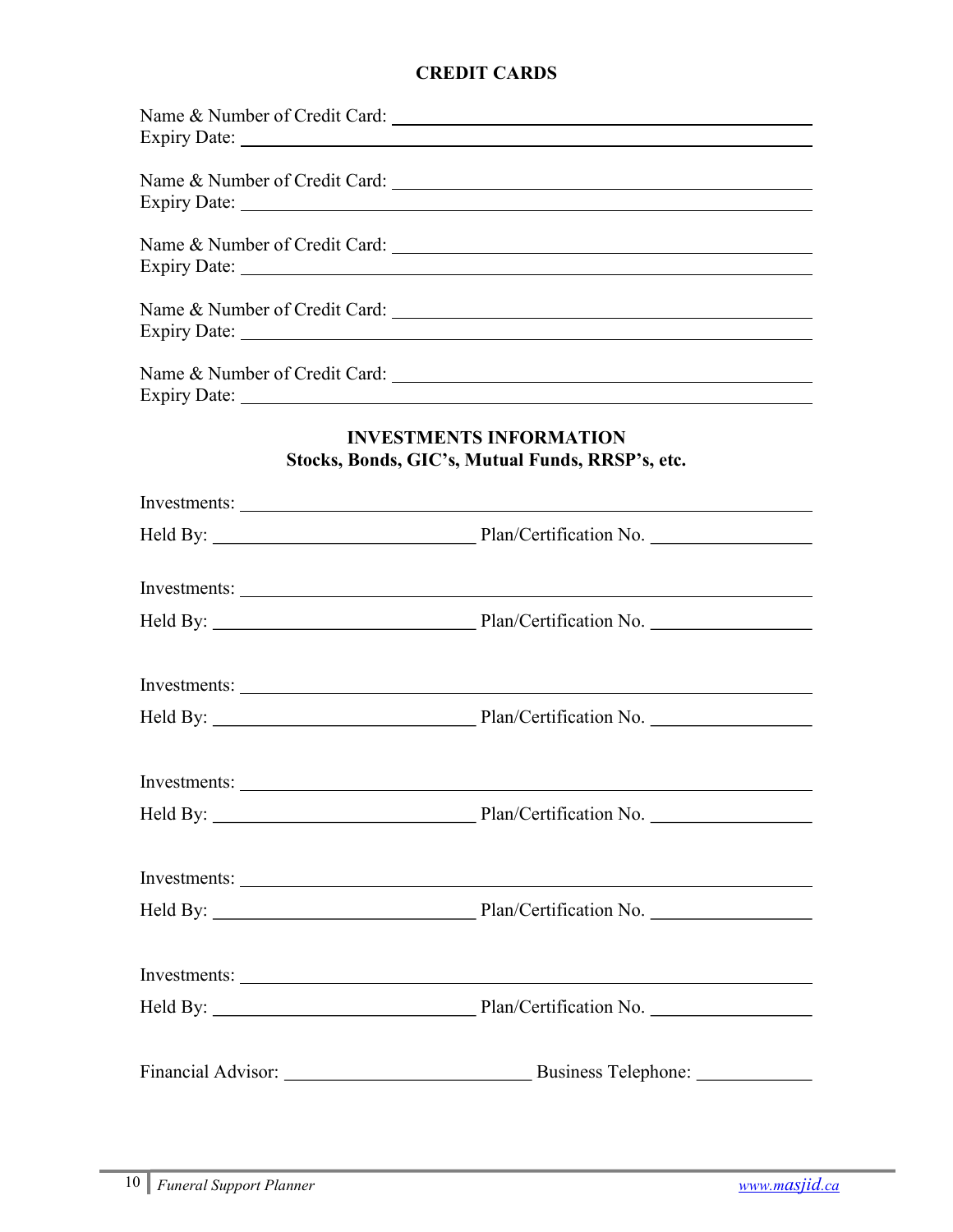## Real Estate Investments

(Residence, Business, Cottage, Investment Property, Etc.)

| Address/Location: National Contract of the Contract of the Contract of the Contract of the Contract of the Contract of the Contract of the Contract of the Contract of the Contract of the Contract of the Contract of the Con |
|--------------------------------------------------------------------------------------------------------------------------------------------------------------------------------------------------------------------------------|
|                                                                                                                                                                                                                                |
|                                                                                                                                                                                                                                |
|                                                                                                                                                                                                                                |
|                                                                                                                                                                                                                                |
|                                                                                                                                                                                                                                |
| <b>COMPANY PENSIONS</b>                                                                                                                                                                                                        |
|                                                                                                                                                                                                                                |
|                                                                                                                                                                                                                                |
|                                                                                                                                                                                                                                |
|                                                                                                                                                                                                                                |
|                                                                                                                                                                                                                                |
|                                                                                                                                                                                                                                |
|                                                                                                                                                                                                                                |
|                                                                                                                                                                                                                                |
|                                                                                                                                                                                                                                |
|                                                                                                                                                                                                                                |
|                                                                                                                                                                                                                                |
|                                                                                                                                                                                                                                |
|                                                                                                                                                                                                                                |

Primary and Contingent Beneficiary: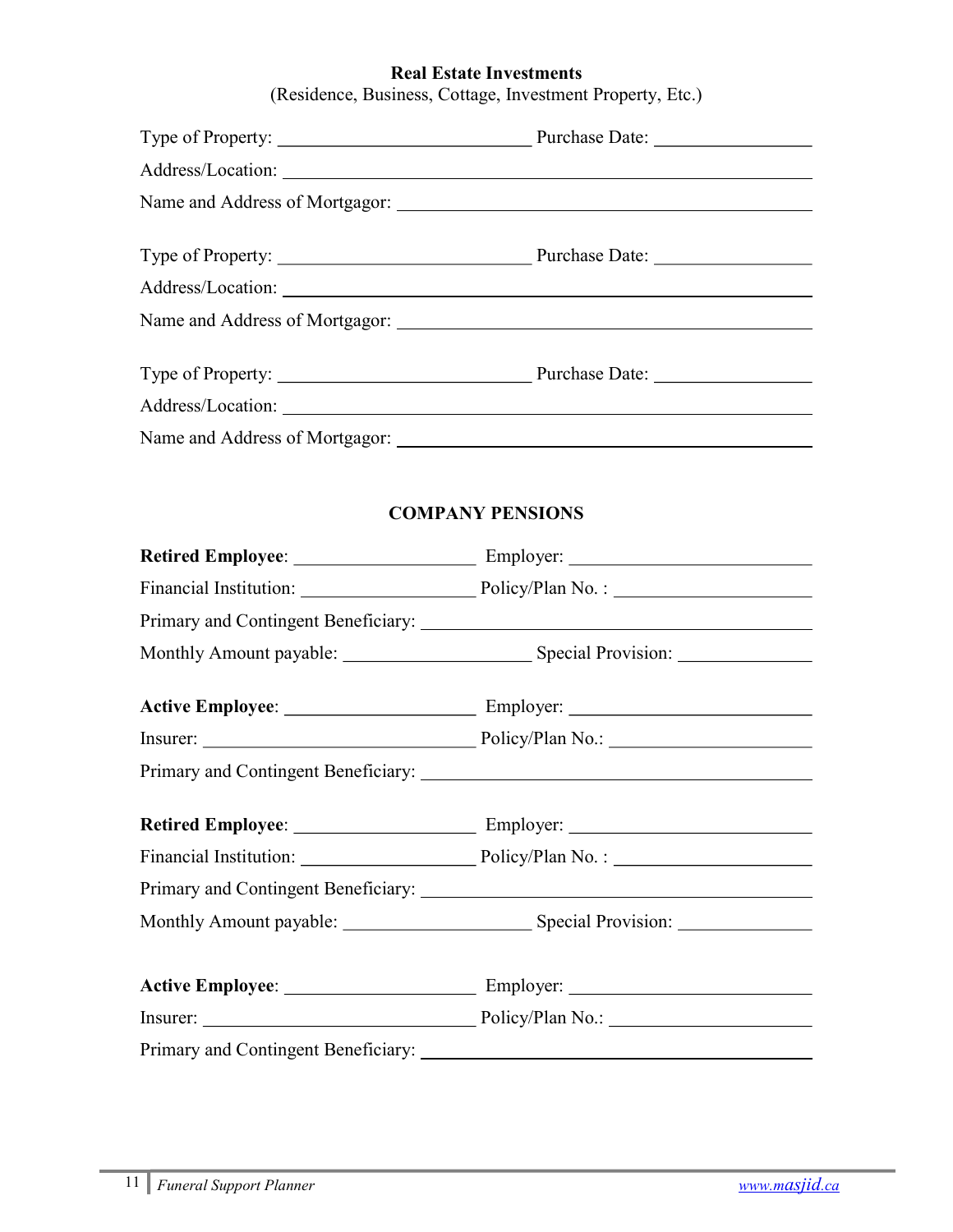## WILLS AND POWER OF ATTORNEY

A Will is a written document giving instructions for the disposition of your property after death and appoints a personal representative, called an Executor to deal with the property on your behalf. A properly drawn up-to-date Will, is one of the finest protections you can give to your family.

Your lawyer will be able to assist you in drafting a Will to reflect your wishes. In addition, he or she will answer your questions regarding the Executor and probate.

It is advisable that everyone should have a Will in order to have control over the distribution of his or her property. In the absence of a Will, application must be made to the court to appoint an Administrator to fulfill the duties that would otherwise be carried out by an executor. The administrator appointed by the court may not be a person whom the deceased would have chosen. This then is one of the first reasons why a Will is so vital, so that you may choose your Executor and find out if he or she is willing to serve. Then discuss it with your lawyer. After you have made your Will, take your executor into your confidence regarding your wishes.

It is also advisable that a qualified person be appointed as Power of Attorney who is not necessarily your Executor. This appointment gives that person the right to make decisions on your behalf should you become incompetent.

Remember that having a will and appointing a Power of Attorney is an expression of concern for the wellbeing of those you love. We urge you to see your lawyer as soon as possible about this.

|                                  | Telephone No.: The Contract of Telephone No.: |  |
|----------------------------------|-----------------------------------------------|--|
| The Lawyer who drew the Will is: |                                               |  |
|                                  |                                               |  |
|                                  |                                               |  |
|                                  |                                               |  |
|                                  |                                               |  |
|                                  |                                               |  |
|                                  |                                               |  |
|                                  | Telephone No.:                                |  |
|                                  | The Lawyer who drew the Will is:              |  |
|                                  |                                               |  |

## IMPORTANT FACTS ABOUT MY WILL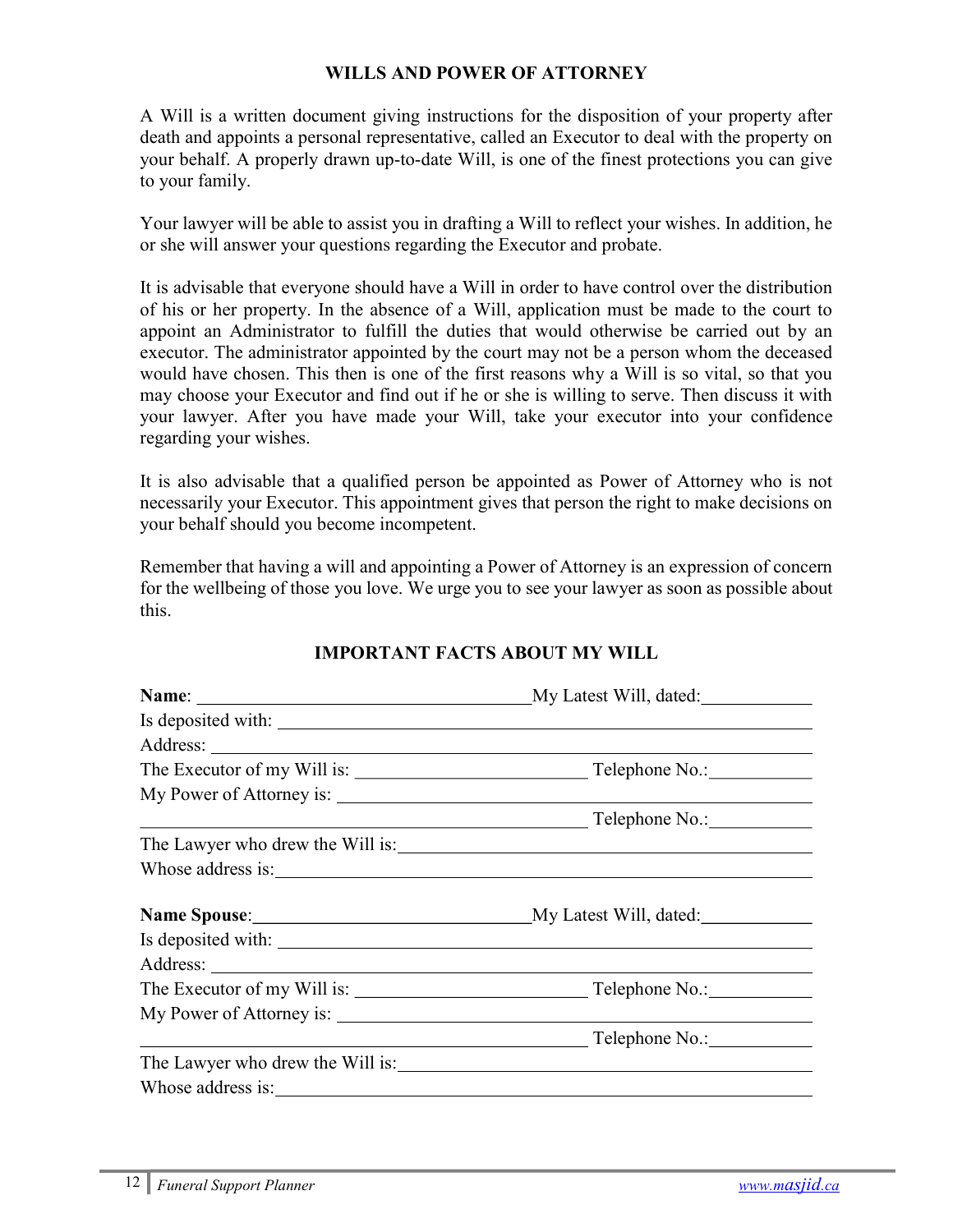# INSURANCE

# LIFE:

| Company                               | Policy No.                   | Amount         |
|---------------------------------------|------------------------------|----------------|
| Phone Number                          | Primary Beneficiary          |                |
| Double Indemnity $\Box$ Yes $\Box$ No | Waiver of Premium $\Box$ Yes | N <sub>o</sub> |
| Company                               | Policy No.                   | Amount         |
| Phone Number                          | Primary Beneficiary          |                |
| Double Indemnity Yes<br>$ $ No        | Waiver of Premium $\Box$ Yes | N <sub>o</sub> |
| <b>HOME:</b>                          |                              |                |
| Company                               | Policy No.                   | Amount         |
| <b>Phone Number</b>                   | Primary Beneficiary          |                |
| <b>HEALTH:</b>                        |                              |                |
| Company                               | Policy No.                   | Amount         |
| <b>Phone Number</b>                   | Primary Beneficiary          |                |
| <b>AUTOMOBILE:</b>                    |                              |                |
| Company                               | Policy No.                   | Amount         |
| Phone Number                          | Primary Beneficiary          |                |

# DISABILITY INCOME

| Company      | Policy No.          | Amount |
|--------------|---------------------|--------|
| Phone Number | Primary Beneficiary |        |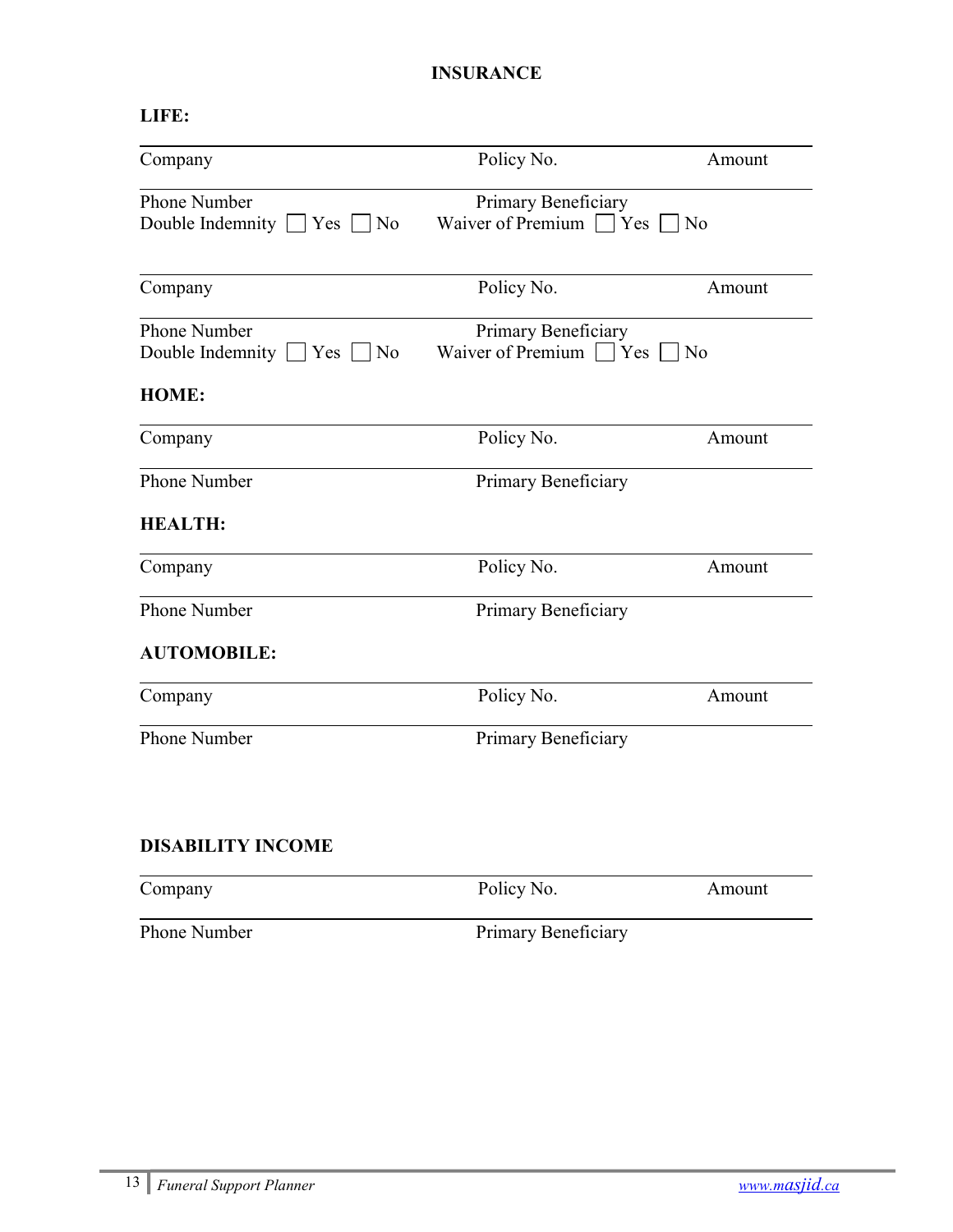#### CEMETERY ARRANGEMENTS

| Lot Number:       | Grave Number: |  |
|-------------------|---------------|--|
| Receipt(s) $No.:$ |               |  |

# When services are required, please notify Pickering Islamic Centre Tel:289-980-1157 with the above information. We are available to serve you 24-7.

#### FUNERAL ARRANGEMENTS AND SPECIAL WISHES

<u> 1980 - Johann Barn, mars ann an t-Amhain Aonaich an t-Aonaich an t-Aonaich ann an t-Aonaich ann an t-Aonaich</u>

Name:

l

Funeral Pre-arranged

| Name |  |
|------|--|
|      |  |

l

l

l

Funeral Pre-arranged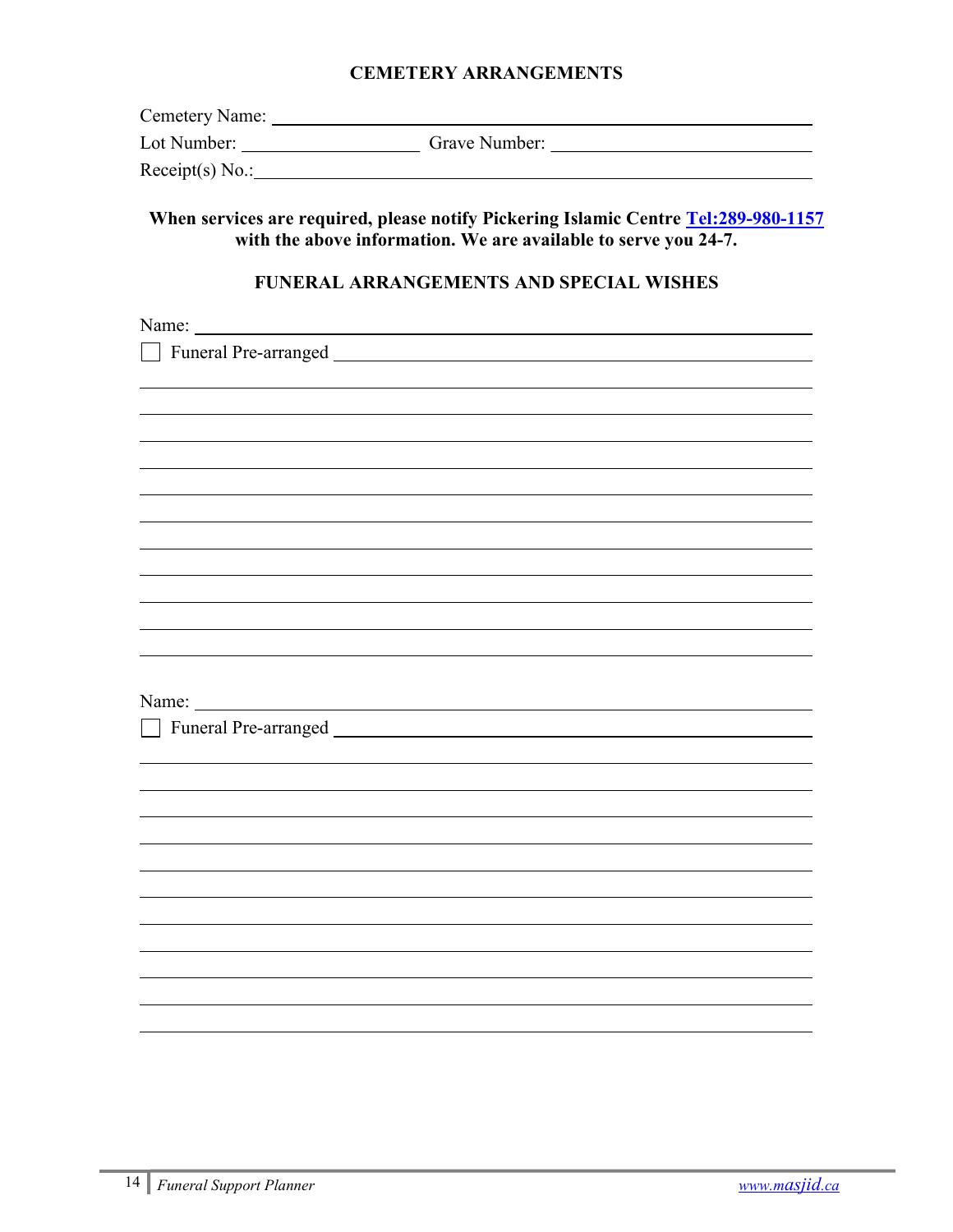## HELPFUL INFORMATION

The main purpose of the following section is to call attention to certain benefits which are available. It also helps to make many decisions a survivor may have to take. The intent is to guide your own family and possibly help a friend or relative who is not prepared.

#### CANADA PENSION PLAN – SURVIVOR BENEFITS

The Canada Pension Plan (CPP) provides survivor benefits which are payable in one of three ways.

#### Death Benefit

A lump-sum payment paid to the estate of a deceased contributor.

#### Surviving Spouse's Pension

A monthly pension paid to the surviving spouse of a deceased contributor.

#### Orphans Benefit

A flat rate monthly benefit provided for the dependent children of a deceased contributor.

To be eligible for benefits, the deceased must have contributed one third of the years since 1966 or since age 18 and a minimum of three years of contribution. Amounts of benefits vary according to the number of years and amount paid by the deceased into the Canada Pension Plan.

## HOW TO CLAIM PENSION BENEFITS

Payment of survivor benefits is not automatic. Application for benefits should be made promptly because:

1) There is a waiting period from several weeks to several months before payments begin on an approved Claim and

2) the number of back payments (for months elapsed between the time of death and the date of application) is limited to twelve; failure to apply within one year of the date of death will result in lost benefits.

The executor or representative of the estate should apply for the death benefits. If there is no estate, the surviving spouse, the next of kin or person responsible for the funeral expense may apply.

The following documents are required:

- Social Insurance number/Birth Certificate for:
	- $\checkmark$  Deceased contributor
	- $\checkmark$  Surviving spouse
	- $\checkmark$  Any dependent children
- Marriage Certificates
- Proof of full time attendance at school or university for children between 18-25 years of age.
- Death Certificate or Funeral Directors Statement of Death.
- Copy of funeral contract or receipt for funeral expenses indicating who has assumed responsibility for funeral costs.

For additional/updated information please call Income Security Programs 1-800-277-9914.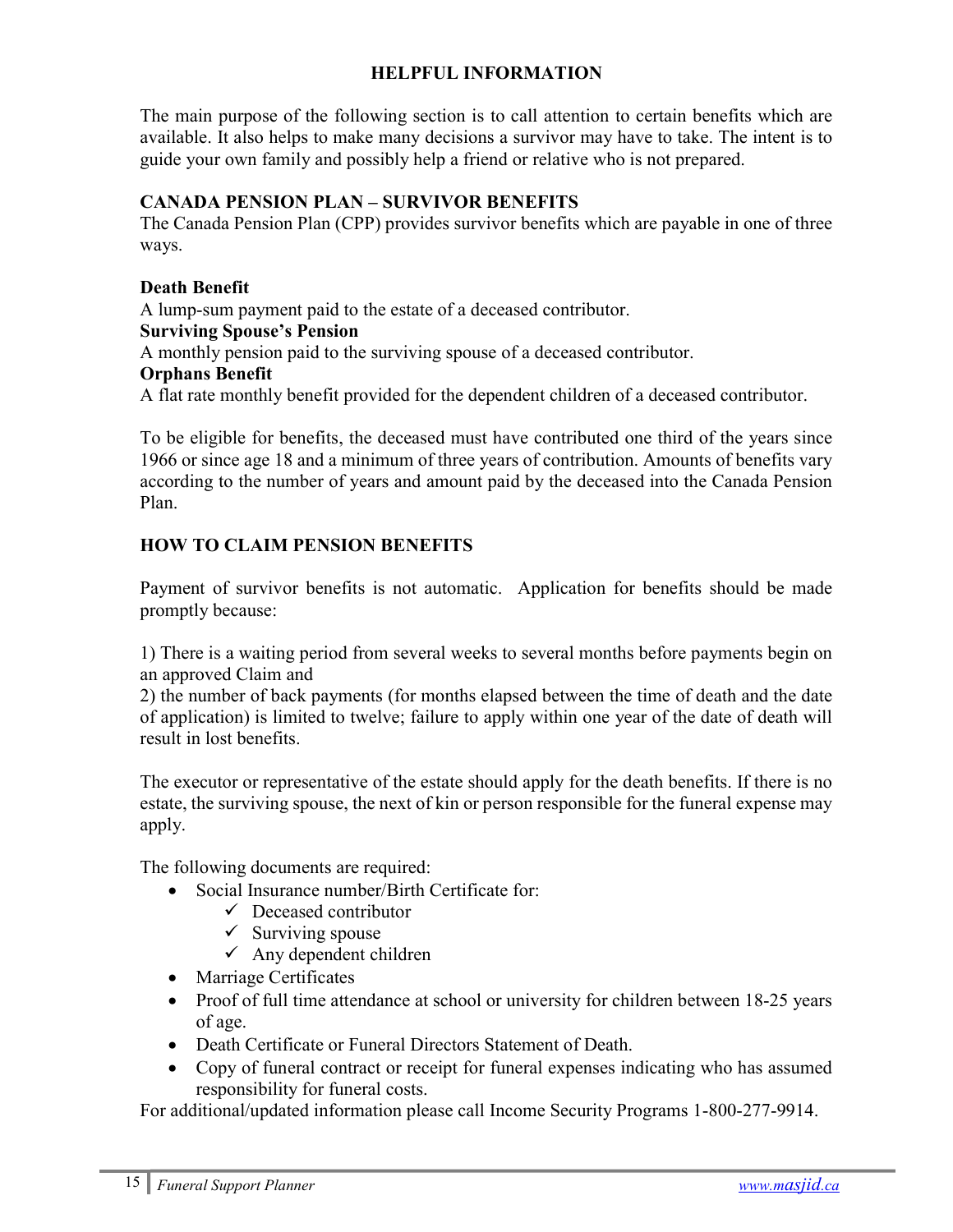## EMPLOYMENT INSURANCE BENEFITS

If the deceased person was collecting employment insurance benefits at the time of his/her death, the estate of the beneficiary is eligible for the money that ordinarily would be coming from the beginning of the current reporting period to the date of death. For example, if the death occurred on a Friday, your estate is eligible for one week's benefit. On the other hand, if the death occurred on a Monday, there are no benefits payable to the estate.

For E.I. benefits the survivor must notify the employment insurance office immediately for the necessary forms. The cheque will be made payable to the estate of the deceased.

## WORKPLACE SAFETY AND INSURANCE BOARD

The Workplace Safety Insurance Board provides benefits to the dependent of those who work for employers who contribute to the plan.

Spouses, children and other dependents of workers who are killed on the job or die from an industrial disease are eligible for benefits. The Board has the sole authority to decide whether an accident or disease is work-related and to award and pay benefits.

Common-law spouses may claim workplace Safety and Insurance Board Benefits. A separated spouse of a deceased worker is not entitled to compensate benefits unless the worker was required to make support, maintenance or alimony payments under a legal agreement or court order. The dependent children of a deceased worker are entitled to compensation benefits until they reach the age of 19. These benefits may be paid beyond this time if a child is still in school.

Dependents are defined by the Act as those members of a worker's family who were wholly or partially dependent on his or her earnings at the time of death.

## Dependents Benefits

**Lump Sum**  $-$  A lump sum payment for the necessary funeral expenses of a deceased of a worker is determined and set annually by the Board. The Board will also pay for all necessary costs for transportation of the deceased worker's body for burial and up to a set amount for special expenses.

In addition, the spouse of a deceased worker is entitled to a lump sum payment increased for each year of age the spouse is under 40 years at the time of the worker's death, so that a spouse who is 20 years old will receive a maximum lump sum payment as set by the Board.

Spouses who are older than 40 years will receive a lump sum payment reduce by a set amount for each year of age over 40, to minimum amount for the spouse.

Periodic Payments - Monthly payments are also provided to the surviving spouse, children and/or dependents of a deceased worker. Calculating these payments is more complex because the amount to be paid is directly based on the deceased worker's net average earnings and the presence or absence of dependent children. These periodic payments continue for life although they will be readjusted when the spouse's youngest child reaches the age of 19.